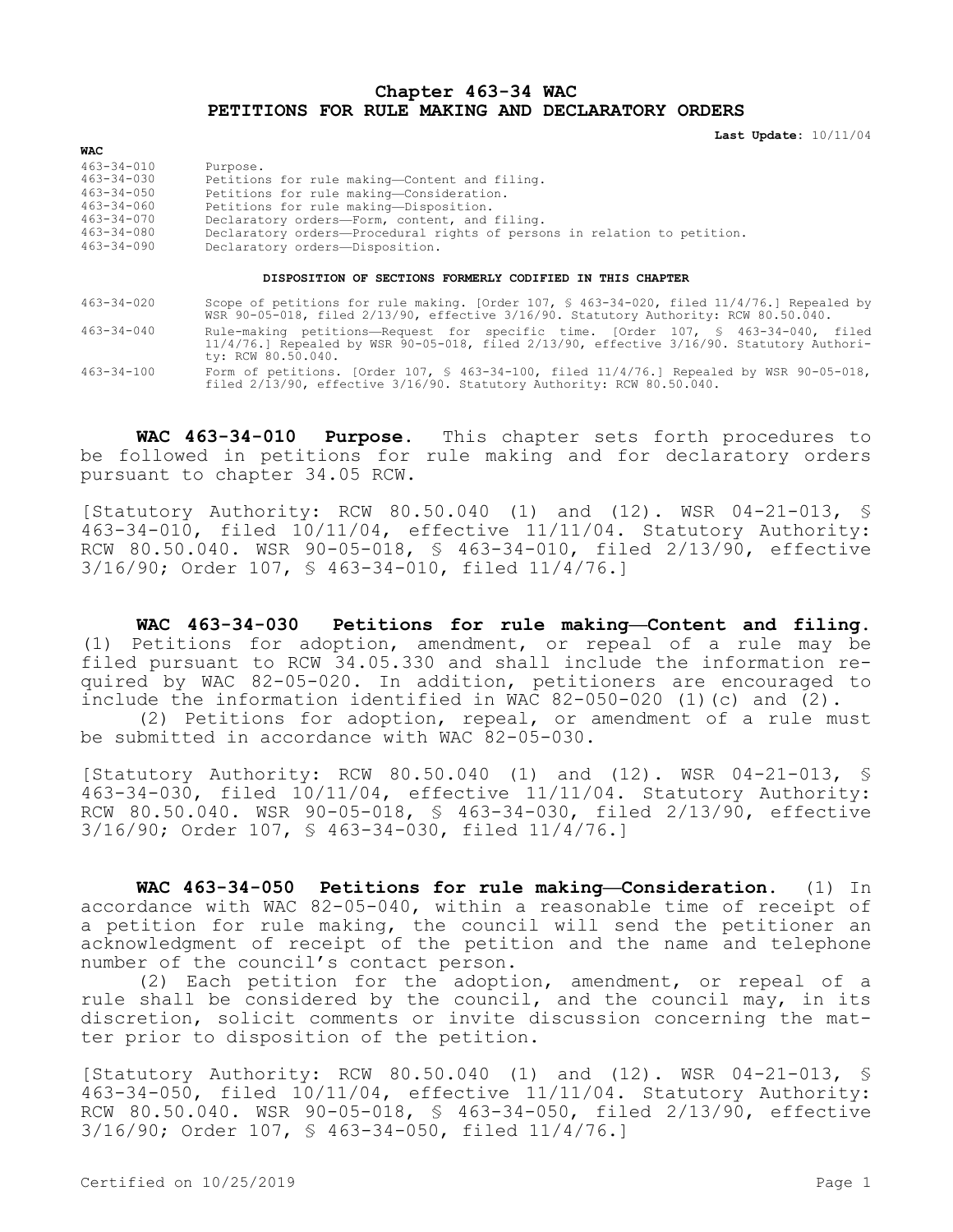**WAC 463-34-060 Petitions for rule making—Disposition.** In accordance with RCW 34.05.330 and WAC 82-05-040, within sixty days after receipt of the petition, the council shall deny the petition in writing, stating its reasons for the denial, and serve petitioner with a copy, or initiate rule-making proceedings.

[Statutory Authority: RCW 80.50.040 (1) and (12). WSR 04-21-013, § 463-34-060, filed 10/11/04, effective 11/11/04. Statutory Authority: RCW 80.50.040. WSR 90-05-018, § 463-34-060, filed 2/13/90, effective 3/16/90; Order 107, § 463-34-060, filed 11/4/76.]

**WAC 463-34-070 Declaratory orders—Form, content, and filing.** A petition for a declaratory order may be filed pursuant to RCW 34.05.240 to determine the applicability to a specified circumstance of a statute, rule, or order enforceable by the council and shall generally adhere to the following form:

(1) At the top of the page, centered, shall appear the wording "before the energy facility site evaluation council." On the left side of the page below the foregoing the following caption shall be set out: "In the matter of the petition of (name of petitioning party) for a declaratory order." Opposite the caption shall appear the words "petition for declaratory order."

(2) The body of the petition shall be set out in numbered paragraphs:

(a) The first paragraph shall state the name and address of the petitioning party.

(b) The second paragraph shall identify all statutes, rules, orders, or other legal requirements that are at issue.

(c) Succeeding paragraphs shall set out the facts relied upon by the petitioner to make the showing required by RCW 34.05.240(1) and to support the petitioner's requested outcome.

(d) The concluding paragraph shall specify the outcome sought by the petitioner.

The petition shall be subscribed and verified in the manner prescribed for verification of complaints in the superior courts of this state.

(3) The original and two legible copies of the petition shall be filed with the council.

[Statutory Authority: RCW 80.50.040 (1) and (12). WSR 04-21-013, § 463-34-070, filed 10/11/04, effective 11/11/04. Statutory Authority: RCW 80.50.040. WSR 90-05-018, § 463-34-070, filed 2/13/90, effective 3/16/90; Order 107, § 463-34-070, filed 11/4/76.]

**WAC 463-34-080 Declaratory orders—Procedural rights of persons in relation to petition.** (1) In accordance with WAC 10-08-251, if a petition for a declaratory order is set for specified proceedings under RCW 34.05.240 (5)(b), the council shall give not less than seven days' advance written notice of the proceeding to the petitioner and all persons described in RCW 34.05.240(3). The notice shall specify the time, date, place, and nature of the proceeding and shall describe how interested persons may participate.

(2) The council may order that RCW 34.05.410 through 34.05.494 and chapter 463-30 WAC shall apply in a proceeding under this section.